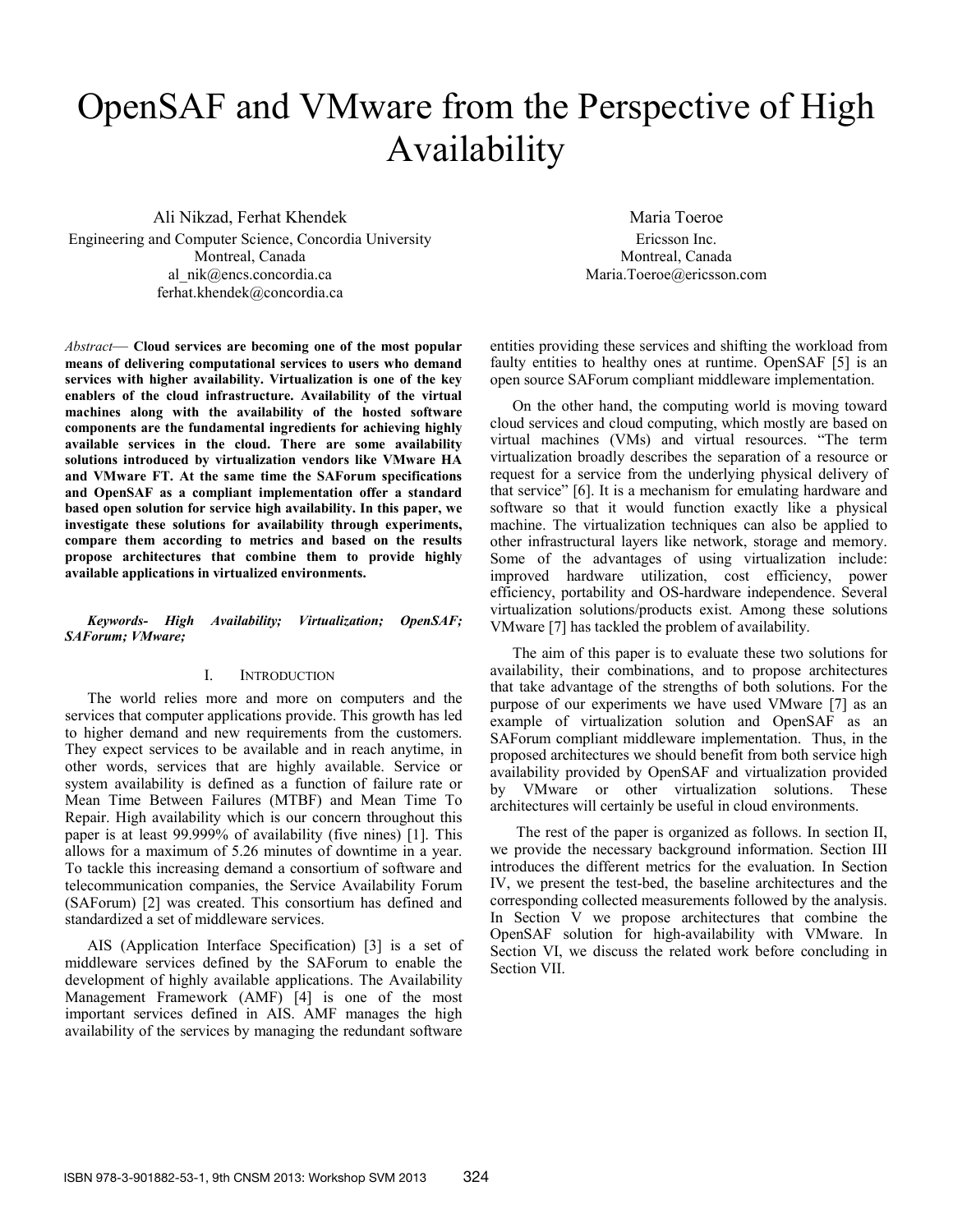# II. BACKGROUND

# *A. SAForum and OpenSAF*

The SAForum has defined a set of middleware services for enabling highly available applications and services. AMF, one of the most important services, plays the key role of keeping the service provided by an application highly available by managing and coordinating its redundant resources, and performing recovery/repair in the case of a failure. AMF detects the failure of application components and recovers its service according to the configuration provided with the application. This configuration represents the architecture of the application from the AMF perspective and describes the different entities composing it and their relations. A *component* is a logical entity that represents a set of resources. It is the smallest entity on which AMF can detect errors and carry out recovery and repair actions. Two main component categories have been defined, Service Availability *(SA)-Aware* and *non-SA-Aware*. SA-Aware components are controlled directly by AMF and they are firmly integrated with the framework. The non-SA-Aware components are not directly registered with AMF. They may be mediated through another SA-aware component called the proxy. When there is no proxy component, AMF controls only the life cycle of the component and therefore its services. The workload AMF assigns to the component is represented as a *Component Service Instance (CSI)*. A *Service Unit (SU)* is composed of a set of components combining their individual functionalities to provide a higher level service referred to as *Service Instance (SI)*, which is the aggregation of CSIs assigned to the components of the SU. At runtime AMF assigns an *HA state* to an SU and its components on behalf of an SI and its CSIs. The HA state of a component and its SU for a particular CSI and its SI can take one of these values: *active, standby, quiescing* and *quiesced*.

A *Service Group (SG)* consists of a set of SUs, grouped for protecting a set of SIs. Accordingly, AMF assigns the same SI to different SUs in the SG in potentially different HA states, e.g. one SU takes the active the other the standby HA state for the SI. An SG may have one of the five different redundancy models defined in AMF. In the 2N redundancy model there is at most one SU in the SG, which takes the active HA state for all



Figure 1. A sample AMF configuration

SIs protected by the SG and at most one SU with the standby HA state. in the N+M redundancy model N SUs share the active HA state assignments for the SIs and M SUs the standby HA state assignments. Each SI has one active and one standby assignment. In the N-Way redundancy models, each SU can take the active HA state for some SIs and the standby HA state for some others. As opposed to 2N and N+M, an SI can have more than one standby assignment, but in all three cases it has one active assignment. In N-Way-active redundancy model, SUs are assigned only as active. The same SI can be assigned active to multiple SUs. The No-Redundancy redundancy model also does not support the standby HA state. There is a one to one relationship between the SUs and the SIs, meaning that each SI is assigned to at most one SU and each SU protects at most one SI. A sample AMF configuration is shown in Fig. 1. The application is deployed in a cluster of three nodes.

OpenSAF is an open source project and middleware, which implements several SAForum services including AMF. The OpenSAF middleware is actively supported by leading companies in the telecommunications and enterprise computing industries.

# *B. VMware*

VMware[7] is one of the leading companies in providing virtualization solutions. The VMware products range from application level virtualization to bare-metal hypervisors. The VMware products we have used in our investigations are the following:

**VMware vSphere** is a cloud operating system. It leverages the power of virtualization to transform datacenters into cloud computing infrastructures.

**VMware ESX and VMware ESXi** are bare-metal hypervisors used in VMware vSphere. Native, bare-metal or type 1 hypervisor is installed and run directly on the host hardware and it does not need any host operating system.

**VMware workstation** is a non-bare-metal hypervisor which allows users to set up multiple VMs. A non-bare-metal hypervisor or hosted hypervisor is installed on a conventional operating system (the host) like Windows or Linux.

**VMware vCenter Server** provides unified management of all



Figure 2. VMware HA [8]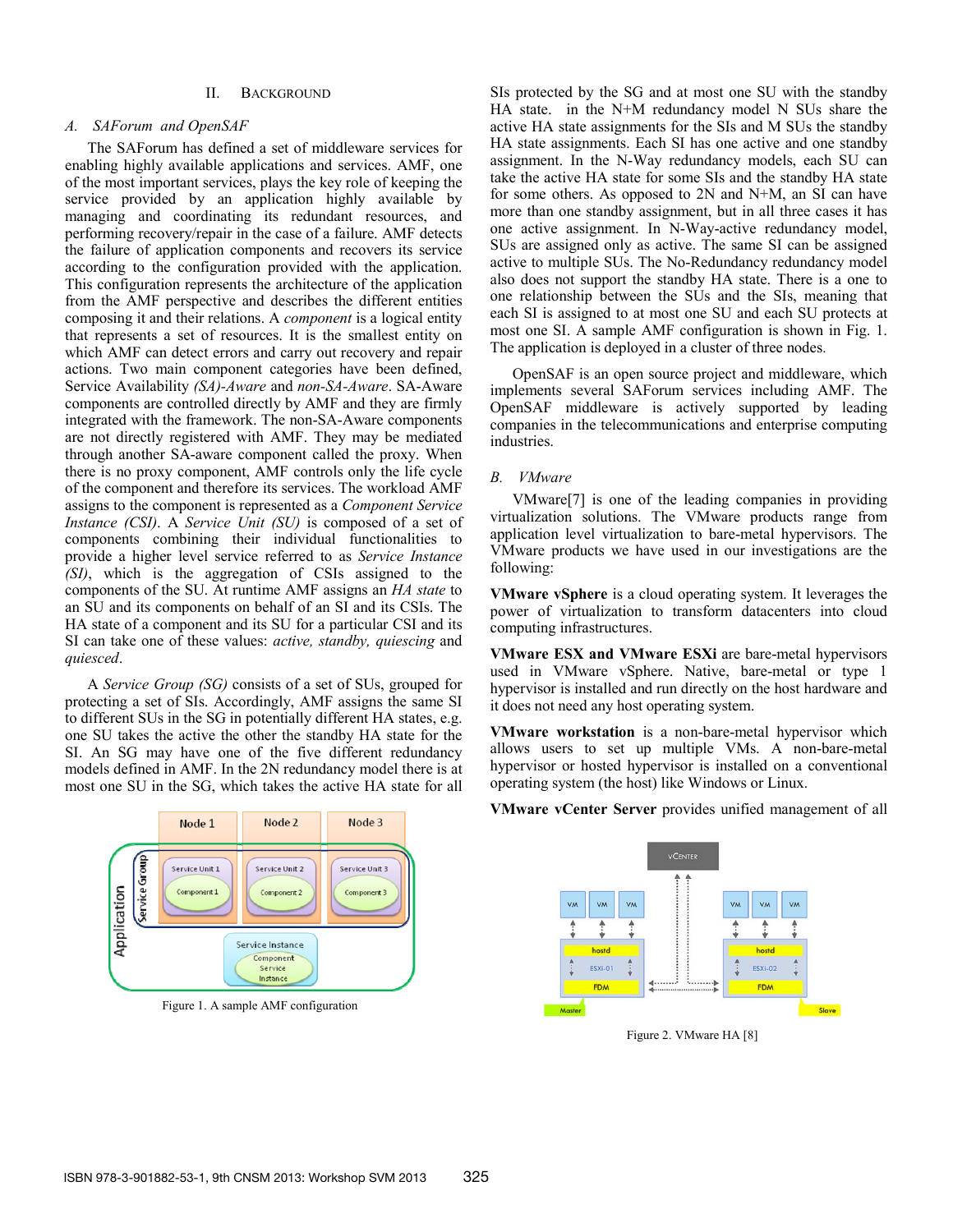vSphere hosts and VMs in the datacenter from a single console. It is also used for creating the clusters and enabling VMware availability solutions.

VMware has introduced two solutions for providing availability, VMware HA and VMware FT. Both solutions are available in VMware vSphere.

VMware HA detects failed physical hosts or failed VMs. It restarts the VMs on the same or other hosts in the event of a failure. It uses a software agent deployed on each host, along with a network heartbeat to identify when a host is offline.

VMware HA can be enabled in a cluster created in the VMware vCenter Server. When a host is added to the cluster, an agent is uploaded to the host and configured to communicate with other agents in the cluster. This agent is called Fault Domain Manager (FDM). It is responsible for tasks like communicating the host resource information, the VM states and HA properties to other hosts in the cluster. A second agent uploaded to the host is called hostd. This agent is responsible among others for powering on VMs. FDM talks directly to hostd and vCenter [8]. In a HA enabled cluster, there are two types of hosts, Master and Slave. The Master is selected through an election and the other nodes become the slaves. A VMware HA deployment example is shown in Fig. 2.

VMware FT creates an exact replica of the protected VM and keeps this replica on standby, ready to be brought into use upon a failure of the primary VM. It is built on the ESXi host platform using the vLockstep technology. The executions of the primary VM are recorded and sent to the standby through a network connection called logging channel and then replayed in the standby. The standby replays all the operations, but its outputs are dropped by the hypervisor [9].

# III. METRICS

To evaluate the two solutions and their combinations from the availability perspective, we defined a set of metrics that we divide into two categories, qualitative and quantitative. The later require experiments and measurements while the former refer to the general characteristics of these solutions.

#### *A. Qualitative metrics*

**Complexity of using the high availability solution**: In OpenSAF for making an application SA-Aware we need to change the source code of the component. Neither VMware HA nor VMware FT requires code change. We should mention however that OpenSAF can manage Non-SA-Aware components which do not require any code change.

**Redundancy Models**: OpenSAF supports five different redundancy models as defined in the SAForum specification while in VMware, HA has no VM redundancy and FT is similar to the 2N redundancy model, which makes a total of two redundancy models.

**Scope of failure**: OpenSAF can detect failures in the hardware, the operating system and the components, while VMware only detects hardware level and VM failures with limited failure detection for operating systems.

**Service continuity**: Components managed by OpenSAF can provide service continuity by using, for example, the Checkpoint service for state synchronization. VMware provides service continuity with its FT solution for the case of hardware and VM failures.

**Supported platforms:** OpenSAF has been implemented for Linux, it only supports Linux based components while VMware supports all platforms because the FT and HA solutions are independent of the operating system running in the VM.

## *B. Quantitative metrics*

Beside the qualitative metrics we have defined a number of quantitative metrics.

**Reaction Time** is the duration from the time when the failure happens until the time of the first reaction seen from the availability solution.

**Repair Time** is the period of time from the first reaction until the faulty unit is fixed.

**Recovery Time** also starts at the time of the first reaction until the service has been recovered.

**Outage Time** is the time during which the service is not provided and it starts from the time of the failure until the time the service is recovered. This time also corresponds to the sum of the reaction and the recovery times.

# IV. BASELINE ARCHITECTURES AND ANALYSIS

As test-bed we used a cluster with five nodes with identical hardware. We had two switches for the inter-node connections and all nodes were connected to both switches for redundancy. For the case study we selected the VLC media player application as it has been already modified to work with OpenSAF as a SA-Aware component [10]. It was configured to



Figure 3. VLC and IP components in OpenSAF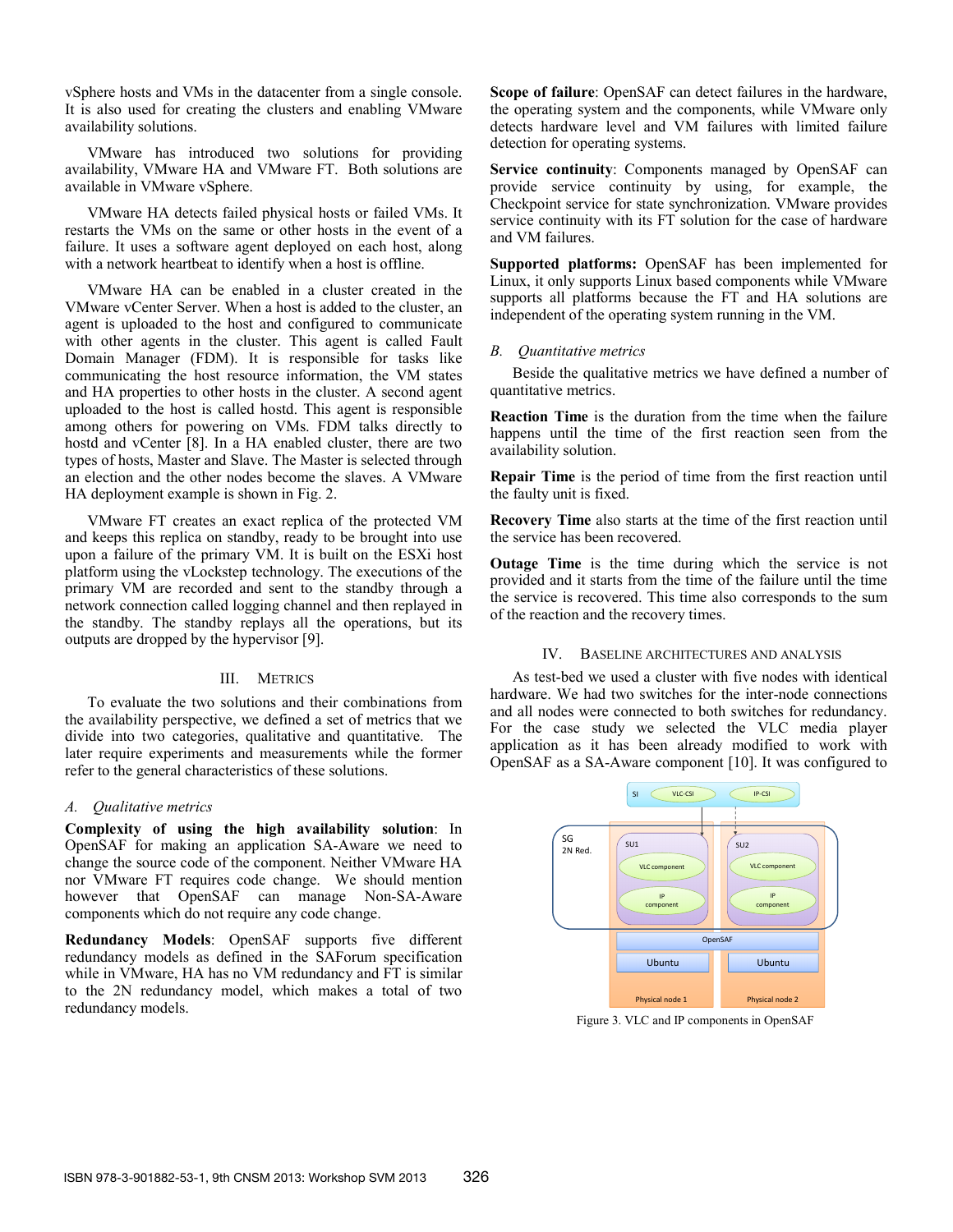

Figure 4. OpenSAF on virtual nodes

function with the 2N redundancy model as shown in Fig. 3. A possible active assignment performed at runtime by OpenSAF is shown with solid line and the standby with the dashed line.

To make VLC an SA-Aware component we made some changes to its code including check-pointing the media stream it provides to enable service continuity. We also added a new IP component, which is responsible for keeping the streaming IP address live. In our architectures, VLC can be used as an application in VMware HA, or as a non-SA-Aware or SA-Aware component managed by OpenSAF.

For the experiments we considered different failures: VLC component failure, VM failure and physical node failure. We simulated these failures by killing the VLC, or the VM processes, or force-rebooting the physical node, respectively. Since the quality of our measurements dependent highly on time synchronization, we used the NTP and PTP time synchronization protocols. VMware HA was the only VM availability mechanism we could use as VMware FT supports only a limited range of CPUs and our cluster nodes in the testbed did not meet these requirements. All the experiments were run using VLC 1.1, OpenSAF 4.2.1, ESXi 5.0 and Ubuntu 10.04.

# *A. Baseline architectures*

Our baseline architectures consisted of using OpenSAF alone, VMware HA alone and a simple combination of OpenSAF and VMware HA.

# *1) OpenSAF on the physical nodes*

The first architecture is the deployment of OpenSAF on the physical nodes. Since our case-study is configured with the 2N redundancy model we selected two nodes of our test-bed to host our experiments.

## *2) VMware HA*

In this architecture we created a vSphere cluster using 2 ESXi nodes and enabled VMware HA on the cluster using VMware vCenter. We also added one VM with Ubuntu Linux and VLC installed on it. We put the VM image on an NFS shared storage so that it is accessible from all cluster nodes.

# *3) OpenSAF on virtual nodes*

VMware HA does not detect the application failures and it is not designed for the availability of application services running in the VM. It is a solution for recovering from hardware and VM failures. OpenSAF is specialized in making application services highly available. To take advantage of the virtualization which VMware provides and the service high availability management of OpenSAF we combined these two solutions. In this first combination we deployed the OpenSAF cluster on virtual nodes rather than on physical nodes. We added a second VM to the previous architecture and had the OpenSAF middleware installed and configured on the VMs. In this architecture we could run either the SA-aware or the Non-SA-Aware version of VLC. We used this architecture with both VMware HA enabled and disabled. Fig. 4 shows this architecture where the OpenSAF configuration used in the physical nodes was applied in the VMs. We put the VM images on a shared storage so that they would be accessible for both ESXi nodes.

TABLE I. BASELINE ARCHITECTURES AND APPLICABLE FAILURE EXPERMINENTS

| <b>Architectures</b>                                                                            | <b>VLC</b> component<br>failure | <b>VM</b><br>failure | Node<br>Failure |
|-------------------------------------------------------------------------------------------------|---------------------------------|----------------------|-----------------|
| OpenSAF on physical nodes with SA-Aware VLC<br>component                                        |                                 | Not<br>applicable    |                 |
| OpenSAF on physical nodes with Non-SA-Aware VLC<br>component                                    |                                 | Not<br>applicable    |                 |
| OpenSAF on virtual nodes with SA-Aware VLC<br>component<br>(with/without VMware HA enabled)     |                                 |                      | V               |
| OpenSAF on virtual nodes with Non-SA-Aware VLC<br>component<br>(with/without VMware HA enabled) |                                 |                      | V               |
| <b>VMware HA</b>                                                                                | Not detectable                  |                      |                 |

TABLE I. summarizes the baseline architectures and the respective applicable failure types.

# *B. Measurements and Analysis*

To collect the measurements, we instrumented the respective commands and code with timestamps according to our definitions. They were included in the instantiation and cleanup commands of the VLC and IP components in OpenSAF related measurements, in the system start up script, and in some parts of the VLC code associated with registering with AMF and getting the active assignment. To record the failure time we also recorded the time when we caused a failure. For example, the reaction time to a component failure in OpenSAF related architectures was measured from the failure time – killing the VLC component – to the time AMF called the VLC component's cleanup command. The recovery time was taken from this reaction time until AMF called VLC to assign the active state.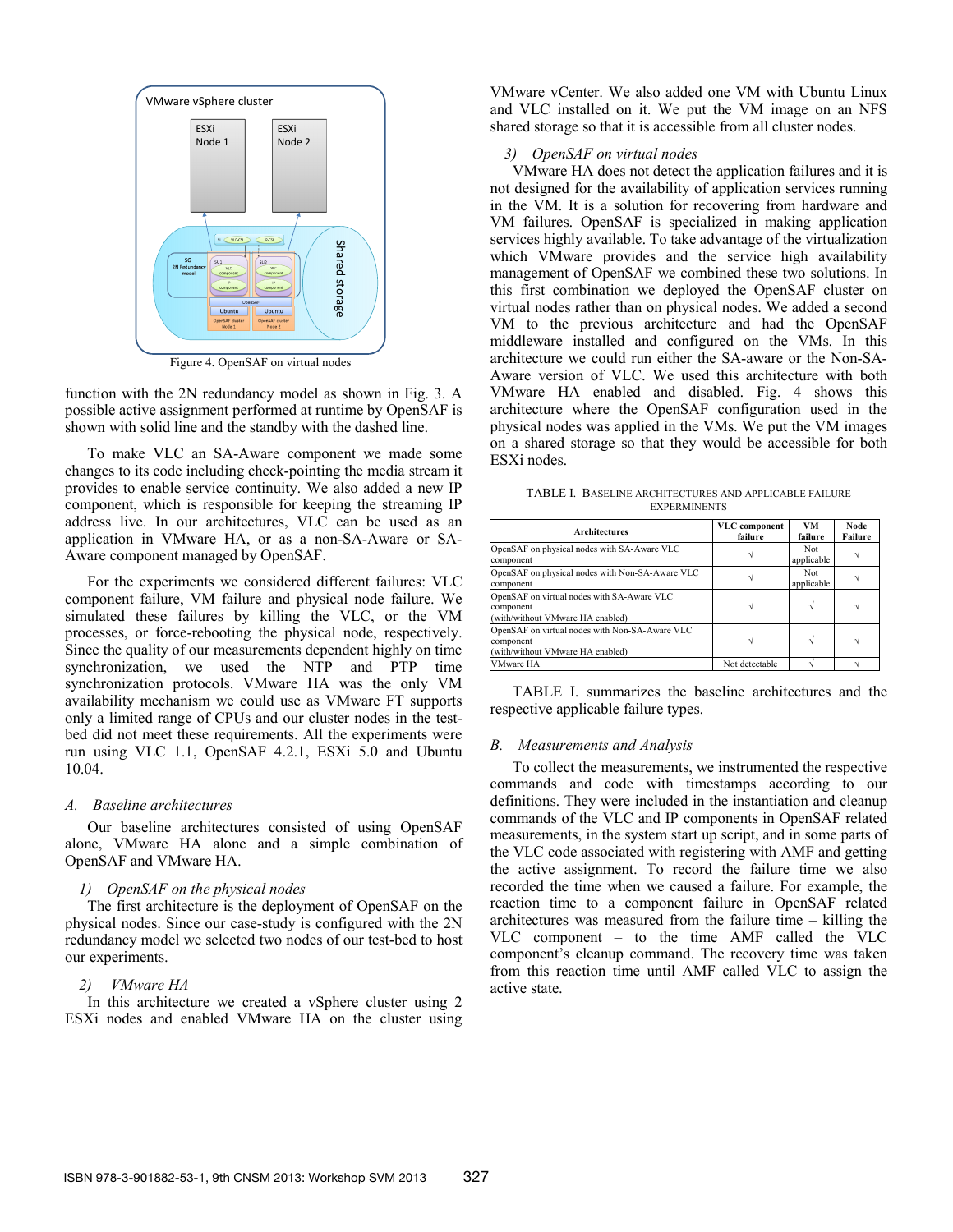

Figure 5. Outage due to VLC component failure Figure 6. Outage due to VM failure

The measurements were taken in each architecture for each applicable failure type. We repeated each experiment 10 times and we determined the average. Figures 5 to 7 show the results of the experiments in seconds.

Since VMware HA did not detect component failures, Fig.5 has no measurement in the last column. The first three columns represent the measurements for the SA-Aware VLC component in the three different deployments. The next three columns represent the measurements for the non-SA-Aware component in the same deployments. They show a significant increase of the outage time. The first reason of the difference is in the way the fault is detected. The SA-Aware components have a very tight coupling with AMF; they link to the AMF library which results in faster failure detection. In the Non-SA-Aware component, there is only a passive monitor which is implemented as checking on the process ID of the VLC process in the OS. The second reason is related to the recovery, which is faster in the SA-Aware version. The SA-Aware VLC is preinstantiated on the standby node so that it only needs to take over the active assignment. For the Non-SA-Aware component, the instantiation is done when it is assigned as active. We also see a difference between using the component in a physical node and in a virtual node, which indicates a 15% and 30% overhead of the VM layer. We have the similar delays in the measurements of the physical node failure (see Fig. 7). Huber et al also reports in [11] that the performance, using VMs is less compared to physical hosts. All these support the assumption that the delay we experience is the result of the difference in the performance of a VM and a physical machine and it is inevitable.

Fig. 6 illustrates the measurements for the service outage time due to VM failure. As VM failure is not applicable to deployments on stand-alone nodes we did not include them in the chart. The huge difference between the VMware HA and OpenSAF based deployments is quite obvious. In VMware HA there is no standby, so to recover it can only restart the failed node on the same or another ESXi host. One of the important factors in VMware HA outage time is the way that it handles



failures. VMware HA detects a failure by missing heartbeats. If this is the case, it checks for the I/O activity from the VMware Tools process in the VM and if both (heartbeats and I/O activity) are missing, the VM is declared dead and VMware HA restarts the VM. High sensitivity VM monitoring means 30 seconds interval and can only be increased.

The physical node failure outage times in the different deployments are shown in Fig. 7. The outage in the last column (having the VMware HA as the only availability solution) is far longer than in the other architectures which use OpenSAF. The outage is 89 seconds in VMware HA vs. less than 3 seconds with OpenSAF. VMware HA determines host failure using the heartbeats between master and slave hosts. If the heartbeat is missed VMware HA uses data-store heart-beating to resolve any network partitioning and if the host failure is confirmed it restarts the VMs of the failed host at another location. As we mentioned, comparing the virtualized deployments with their stand-alone equivalents, we see that again there is a delay when the virtualization layer comes into the picture.



Figure 7. Outage due to physical node failure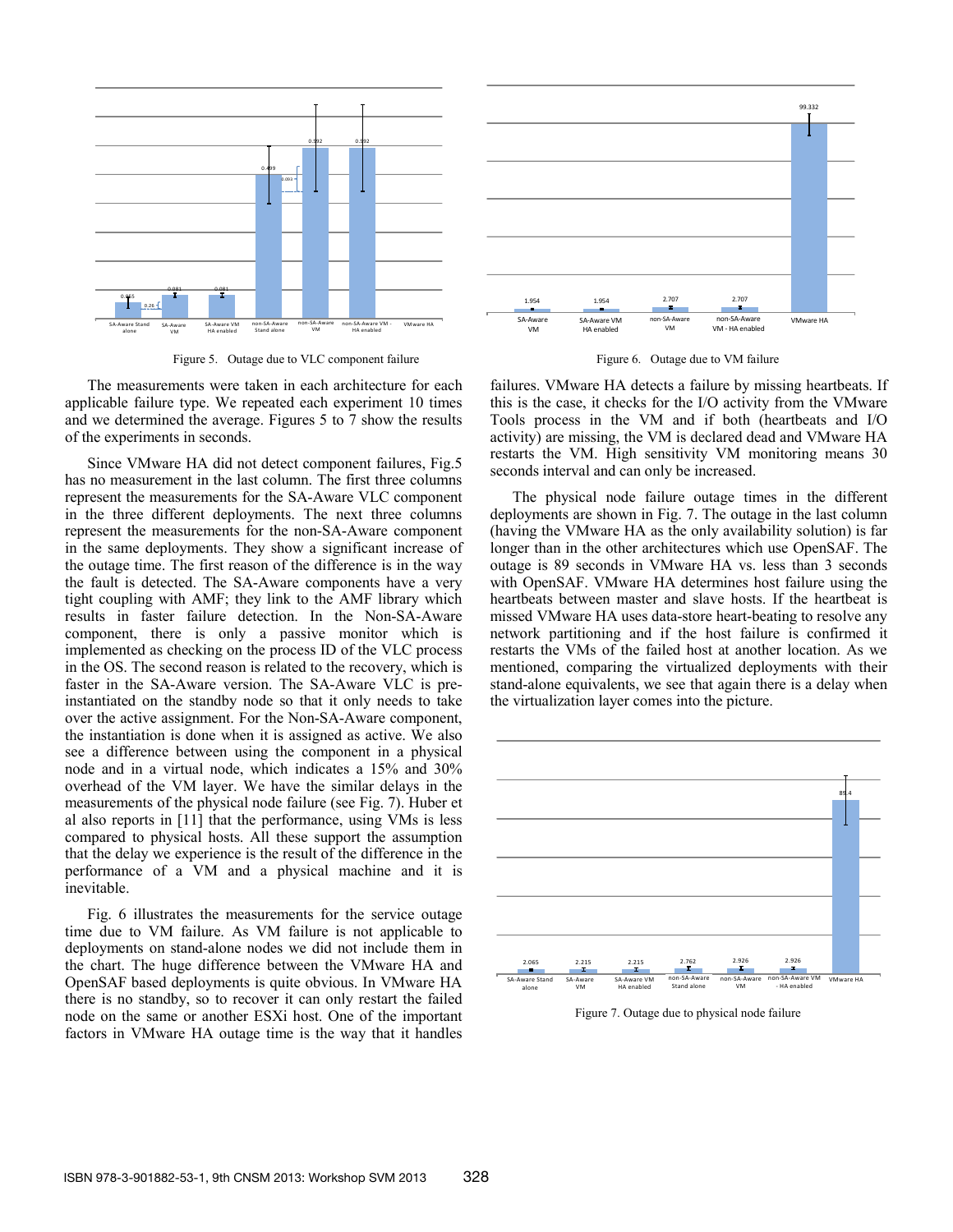|                               | <b>Repair for</b><br><b>Failed component</b> | <b>Repair for</b><br><b>Failed VM</b> | <b>Repair for</b><br><b>Failed Node</b>   |
|-------------------------------|----------------------------------------------|---------------------------------------|-------------------------------------------|
| OpenSAF on Standalone machine | Yes                                          |                                       | Nο                                        |
| OpenSAF in VM                 | Yes                                          | No                                    | Nο                                        |
| <b>VMware HA</b>              | No                                           | Yes                                   | Yes(restarting the<br>VM on another host) |
| OpenSAF in VM + HA            | Yes                                          | Yes                                   | Yes(restarting the<br>VM on another host) |

According to the definition of high availability which allows for only 5.26 minutes of down time, it is unlikely that the VMware HA solution can be considered high available if the VM needs to be restarted at least five times a year; it would already use up this time budget. It can neither detect application failures which happen more often. On the other hand, the VMware FT supports very limited hardware and it does not support VMs with multiprocessors. According to our experiments, one can conclude that the VMware HA cannot compete with the service high availability management provided by OpenSAF.

One measurement we did not cover in the previous charts is the repair time. The failed element is not repaired in all the architectures. TABLE II shows the differences and the repair capabilities of the different deployments. Accordingly only the combined architecture supports the repair of all failure types. The repair of a failed SA-Aware component takes between 0.136 to 0.243 seconds in stand-alone and virtual nodes, respectively, while the repair of a VM or node takes around 100 seconds in the VMware HA enabled deployments. Repairing a failed element is important for high availability because during this time the service is not protected and there is a possibility of failure. Hence it would be nice to reduce the repair time as well.

# V. PROPOSED ARCHITECTURES COMBINING OPENSAF AND VIRTUALIZATION



Figure 8. VM availability management in non-bare-metal hypervisor

Our previous virtualization based deployments used VMware HA to manage the availability of VMs. With respect to service outage we saw that it was outperformed by OpenSAF, but it did not repair failed VMs. In addition not all virtualization solutions provide similar mechanism for managing the VM life cycle. Hence, in this section we propose architectures which take further advantage of the different solutions strength and fix their weaknesses. For this we try to use tools and libraries available in other virtualization solutions as well, so that they can be used with other virtualization solutions. In these architectures the main goal is to manage the life cycle of the VM by OpenSAF to reduce not only the outage, but also the repair time of the VM in case of failures, while the services running in the VMs continue providing the services. The first architecture targets non-bare-metal hypervisors while the other targets bare-metal hypervisors.

# *A. VM availability management in non-bare-metal hypervisor*

Most of the hypervisor vendors provide APIs and CLI commands. They can be used to develop tools to control some of the functions the hypervisor provides like managing the VM life cycle. For example VMware provides the VIX APIs. Using these CLI commands we can start, stop, pause and resume the VMs in a hypervisor. Also the non-bare-metal hypervisors (e.g. VMware Workstation) expose a process ID for each VM running in a host operating system. So, the main idea behind this architecture is OpenSAF AMF uses the hypervisor CLI commands to control the lifecycle of the VMs and passive monitoring to monitor the VM process in the operating system. Fig. 8 illustrates this architecture.

There are two different and independent OpenSAF clusters in this configuration. The VMs are considered as non-SA-Aware -non-proxied components in the first cluster. The started VMs form a second cluster running OpenSAF and the target application. When a VM fails, the VM process dies along with it and OpenSAF of the first cluster detects the failure through the passive monitoring. The passive monitoring is started from within the CLI script OpenSAF uses to instantiate the VM component. When a failure is detected OpenSAF runs the cleanup CLI script associated with the VM component and if successful, it re-starts the VM. In the second cluster, OpenSAF detects the VM failure as a node failure, so it fails over any active assignment served by the VM to the other VMs.

We deployed this architecture using VMware Workstation 9.1 as the non-bare-metal hypervisor and installed it on two of our test-bed cluster nodes running Ubuntu 10.04. We also installed OpenSAF 4.2.1 on the same nodes so that it could control the life cycle of the VM running in the VMware Workstation on the same node. Inside the VMs we installed the same Ubuntu 10.04 operating system along with the OpenSAF 4.2.1 and the SA-Aware version of our case study application, the VLC media player. We configured two different and independent OpenSAF clusters which were not aware of each other. The OpenSAF cluster deployed on the physical nodes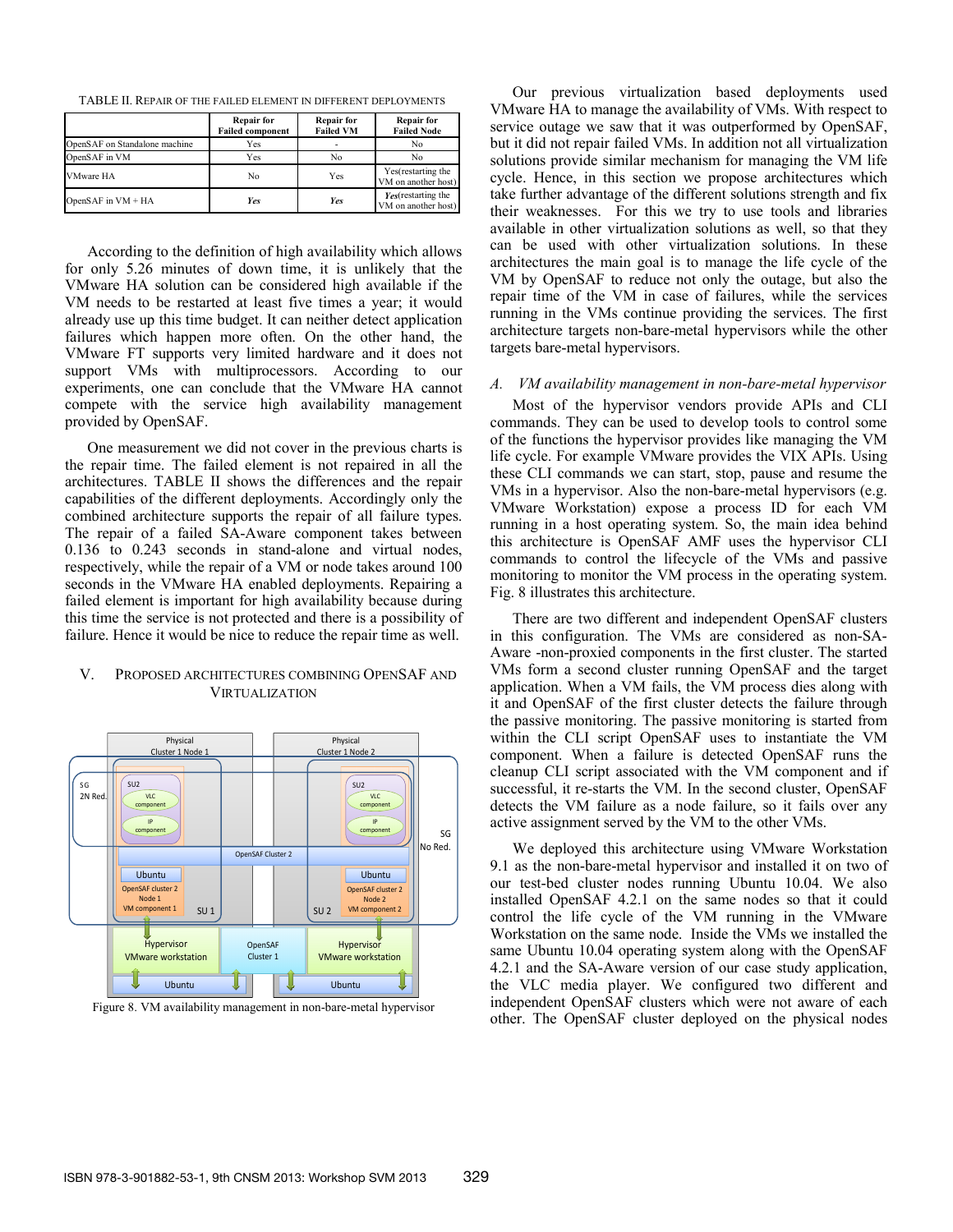was responsible for the life cycle of the VMs and the other OpenSAF cluster residing inside the VMs was responsible for the VLC media player as we have seen for VMware HA. From the redundancy model perspective in the first cluster we used the no-redundancy redundancy model and in the second we used the same 2N redundancy model as before.

TABLE III. COMPARISON OF MEASUREMENTS FOR FAILURE OF THE SA-AWARE VLC COMPONENT IN DIFFERENT ARCHITECTURES

|                                                               | Repair | Outage |
|---------------------------------------------------------------|--------|--------|
| OpenSAF with no virtualization                                | 0.136  | 0.055  |
| OpenSAF with ESXi (VMware HA manages the VMs)                 | 0.243  | 0.081  |
| OpenSAF with VMware Workstation (OpenSAF manages)<br>the VMs) | 0.848  | 0.592  |

TABLE IV. COMPARISON OF MEASUREMENTS FOR VM FAILURE IN DIFFERENT ARCHITECTURES

|                                                      | Repair | Outage |
|------------------------------------------------------|--------|--------|
| ESXi without OpenSAF (VMware HA manages the VMs)     | 27.166 | 99.332 |
| OpenSAF with ESXi (VMware HA manages the VMs)        | 107.90 | 1.953  |
| OpenSAF with VMware Player (OpenSAF manages the VMs) | 3.73   | 3.505  |

In this deployment, OpenSAF controls the life cycle of the VMs using the "vmrun" command included in the VIX API libraries [12]. We used the start and stop commands respectively for instantiating and terminating the VM, which is configured with these commands as a non-SA-aware-nonproxied component. When the cluster on the physical nodes is started, OpenSAF starts the VMs and when the VMs are up, OpenSAF of this second cluster inside the VMs starts the VLC components and assigns them the active and standby states.

In this setup we experimented with component failure as described earlier by killing the active VLC component as well as with VM failure. In the latter case we killed the process of the VM which hosted the active VLC component. This was perceived as a component failure in the first cluster and resulted in the restart the failed VM. On the other hand, in the second cluster it was detected as a node (VM) failure and OpenSAF



Figure 9. VM availability management in bare-metal hypervisor

failed over the service to the standby VLC component, which resumed the service. Once the failed node was restarted, AMF assigned the standby assignment to its VLC component.

We took the same measurements as for the baseline architectures. TABLE III compares the measurements of the failure of the SA-Aware VLC media player in the different architectures.

TABLE IV shows that the VM repair time is reduced drastically from more than 100 seconds with VMware HA to less than 4 seconds. Note that without OpenSAF it takes VMware HA about 60 seconds to detect the failure and 30 to repair the VM while with OpenSAF it is OpenSAF which reacts to the failure and hence reduces the outage, and the repair is counted from this moment even though it is VMware HA which performs the VM repair. When OpenSAF performs the VM restart as well, the repair time is improved considerably.

The drawback of this architecture is the increased service outage which we attribute to the additional layer of the host operating system and to the difference between the hypervisors used (ESXi vs. Workstation). We assumed that if we could use ESXi, the delay introduced in this deployment would disappear and we would have the same functionality and better repair time. Hence, we came up with the next architecture.

# *B. VM availability management in bare-metal hypervisor*

In this architecture we have the same two VM images on the shared storage and the two ESXi hypervisors as we had in our baseline architecture of OpenSAF in virtual nodes (Fig. 4). The VMs provide the video streaming service so we call them "Service VMs". Previously, we managed the life cycle of these VMs using VMware HA and we want to replace that by OpenSAF. For this reason we created two new VMs which we call "Manager VMs", which run OpenSAF that manages the following configuration: We defined two SIs each with a CSI which correspond to the two "Service VMs". They can be provided by four components configured in two different SGs with the 2N redundancy model. Each component resides in a different SU meaning we have four SUs (Fig. 9). The SUs are ranked so that the SI assignments are distributed evenly between the two nodes. The components are sets of scripts for starting and stopping the "Service VMs" using the "virsh" command of the libvirt library. Hence, they are non-SA-awarenon-proxied components. The health of the "Service VMs" is checked by external active monitors started with the VMs. They also use libvirt library to get the health status of the VM and report it to AMF. The "Manager VMs" form a separate cluster from the "Service VMs". A possible runtime arrangement is shown in Fig. 9. Manager VM1 contains SU1 with VM1 component having the active assignment for Service VM1 and SU2 with VM2 component having the standby assignment for Service VM2. Manager VM2 contains the SU3 with VM1 component with standby assignment for Service VM1 and SU4 with VM2 component having the active assignment for Service VM2. At the same time the VLC component in Service VM1